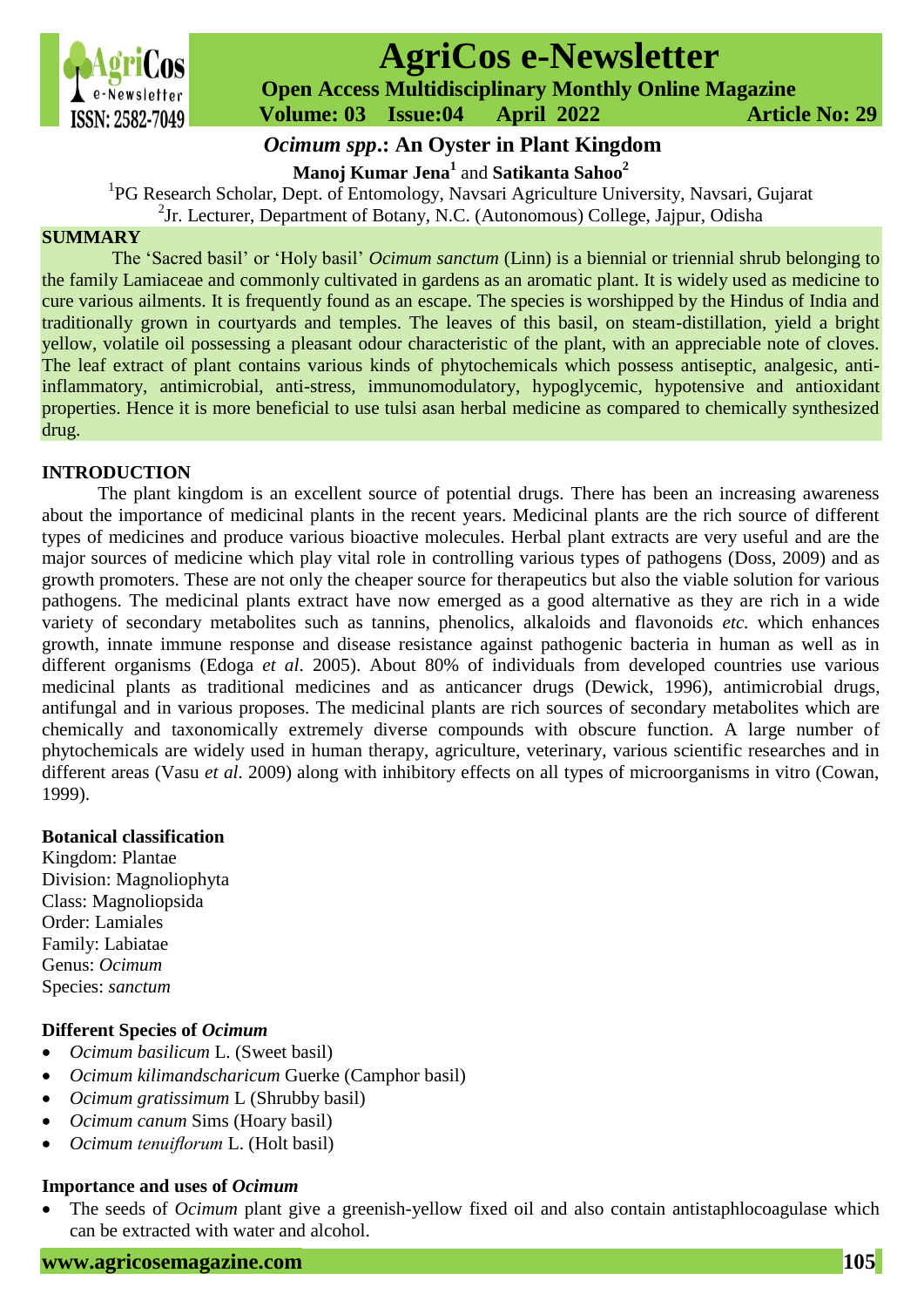- The plant is used as a pot herb.
- Its leaves are used as a condiment in salads and other dishes.
- The leaves, seed and root are medicinally useful. The leaves also contain ascorbic acid (82 mg 100 g) and carotene (2.5 mg/100 g).
- The juice of the leaves possesses diaphoretic, antiperiodic, stimulating, expectorant and antipyretic properties.
- It is used in catarrh and bronchitis, applied to the skin in ringworm and other cutaneous diseases and as drops to relieve earache.
- An infusion of the leaves is used as a stomachic in gastric disorders of children. If taken internally, it strengthens the liver and heart and is a good appetizer.
- It cures amenorrhea and promotes the secretion of milk in lactating women.
- The leaves, if chewed, give relief from toothache.
- The leaf-juice is applied to reduce inflammations.
- A decoction of the root is given as a diaphoretic in malarial fevers.
- The dried and powdered root, if taken twice daily for seven days, cures spermatorrhoea.
- The seeds are mucilaginous and demulcent and are given in disorders of the genitourinary system. The seeds rubbed in water are given for irritation coughs, gonorrhoea, labour pains and dysentery.
- The seeds rubbed with cow's milk are given for vomiting and diarrhoea.
- The juice of the fresh leaves, flower-tops and the slender roots are considered to be good antidotes for snakebite and scorpion sting.
- Tribes (Sandals) use the plant in cholera, cough postnatal complaints, hemorrhagic septicemia and dog bite.
- The volatile oil is reported to possess antibacterial and insecticidal properties.
- It inhibits the in vitro growth of *Mycobacterium tuberculosis* and *Micrococcus pyrognes var. aureus*.





## **Role of** *Ocimum* **in Pest Management**

- *Ocimum* helps in the attraction of fruit flies. So, it is used as trap crop for attraction of fruit flies and killing them by spraying suitable insecticides.
- It has marked insecticidal activity against mosquitoes.
- It is used as a repellent plant due to the presence of linalool in cruciferous vegetables against aphids, *Brevicorynae brassicae* and diamond back moth, *Plutella xylostella*.
- Higher dosages of ground leaves and essential oil extract of Ocimum suave (wild) are effective against *Sitophilus zeamays*, *Rhyzopertha dominica* and *Sitotroga cerealella* in maize and sorghum.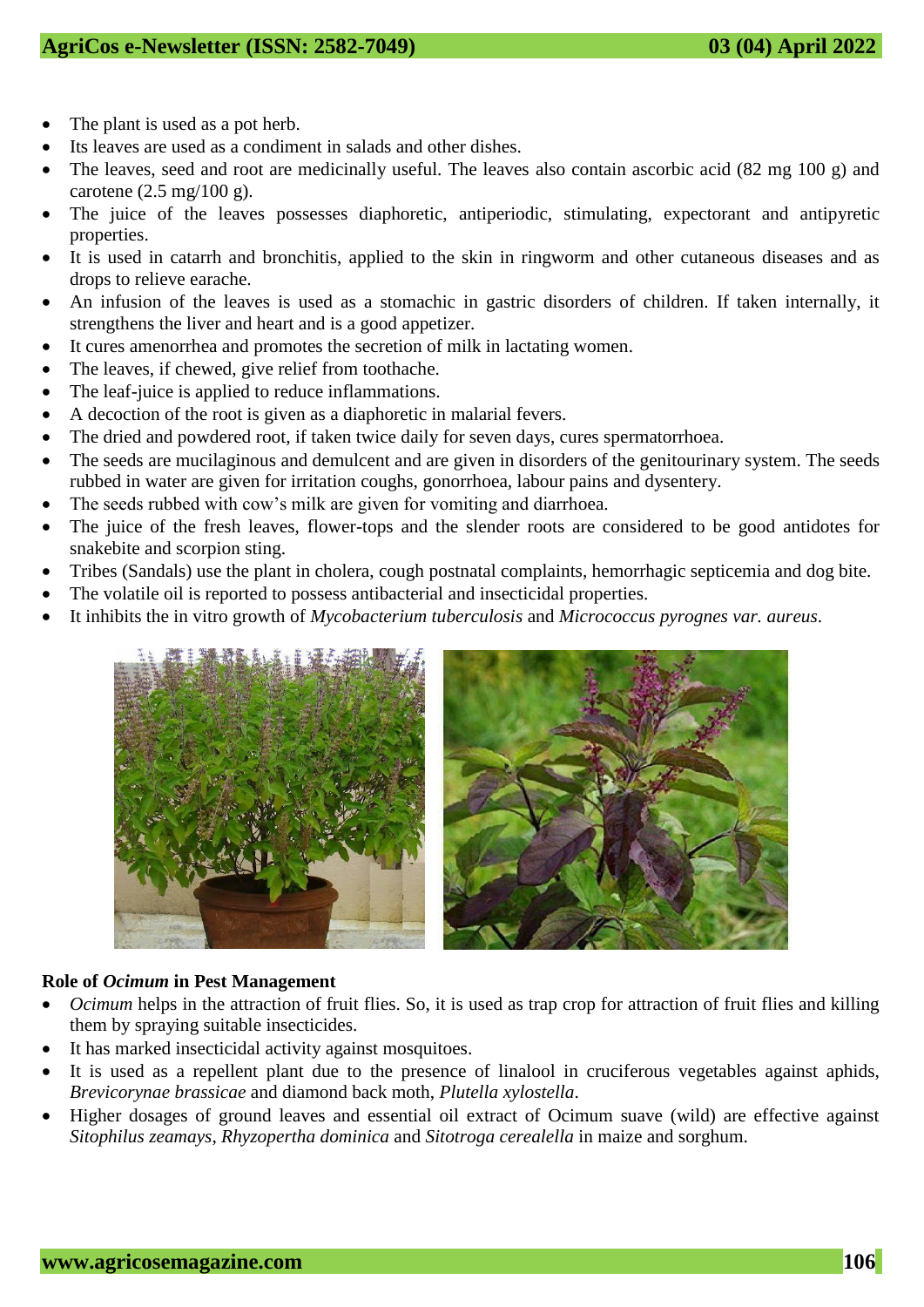- The larvae of *Helicoverpa armigera* when feeds on the leaves of *Ocimum kilimandischaricum* shows growth retardation, increased mortality rates and pupal deformitis due to the presence of camphor, limonene and beta-caryophyllene..
- When *Ocimum* is planted as border crop in garlic, it helps in the management of thrips.
- It is used as trap crop, intercrop in many agroecosystems for managing different insect pests.

| Thytochemicals present in Tulsi |                                                                                   |
|---------------------------------|-----------------------------------------------------------------------------------|
| <b>Phytochemicals</b>           | <b>Property/use</b>                                                               |
| Eugenol                         | Antiseptic and anaesthetic property, flavouring, antidiabetic, essential oil etc. |
| Thymol                          | Strong antimicrobial attributes                                                   |
| Beta caryophyllene              | Relief of anxiety and depression                                                  |
| Rosmarinic acid                 | Antioxidant                                                                       |
| Carvacrol                       | Protective effects for the liver, antioxidant, actively against harmful organisms |
| Terpeneurobosolic acid          | Anticancerous properties                                                          |

## **Phytochemicals present in Tulsi**

## **Sacred Basil**

## **Pests**

## **Leaf-roller**

Leaf rollers sticking to the under surface of the leaves, fold them backwards length wise and web them together. It can be managed by removal and destruction of rolled leaves or by applying Carbofuran.

## **Tulsi lace wing,** *Cochlochila bullita*

The adult and nymphs feed on leaves and younger stems, sometimes gregariously and leave their excreta making it unsuitable for use. Due to feeding, the leaves initially get curled and later the whole plant gets dried up. Spray Azadirachtin 10,000 ppm @ 5 ml/l to control this insect.

## **Diseases**

1. Powdery mildew caused by *Oidium spp.* can be controlled by spraying wettable sulphur (4 g/litre of water).

2. Seedling blight caused by *Rhizoctonia solani*

3. Root-rot caused by *Rhizoctonia bataticola*

These two disease can be managed by improved phytosanitary measures and by drenching the nursery beds with Bavistin 1%.

## **Sweet Basil**

## **Pests**

## **Leaf rollers**

The larvae cause serious damage to the plants by sticking to the under surface of the leaves, folding them from midrib length wise and webbing. Finally the infected leaves fall off. It can be managed by,

- Removal of infested rolled leaf
- Apply *Trichogramma chillonis*

## **Bug (***Monanthia globulifera***)**

It causes leaf curling. It can be managed by the spraying of Azadirachtin 10,000 ppm @ 5 ml/l reduces this insect menace.

## **Aphids**

It causes yellowing and distortion of leaves, necrotic spots on leaves, and/or stunted shoots, secrete honey dew which encourages the growth of sooty mould. It can be managed by,

- Pruning of infested shoots if the infestation is low
- Reflective mulches such as silver coloured plastics deter aphids
- Use of neem and canola oil is usually the best method to control aphids.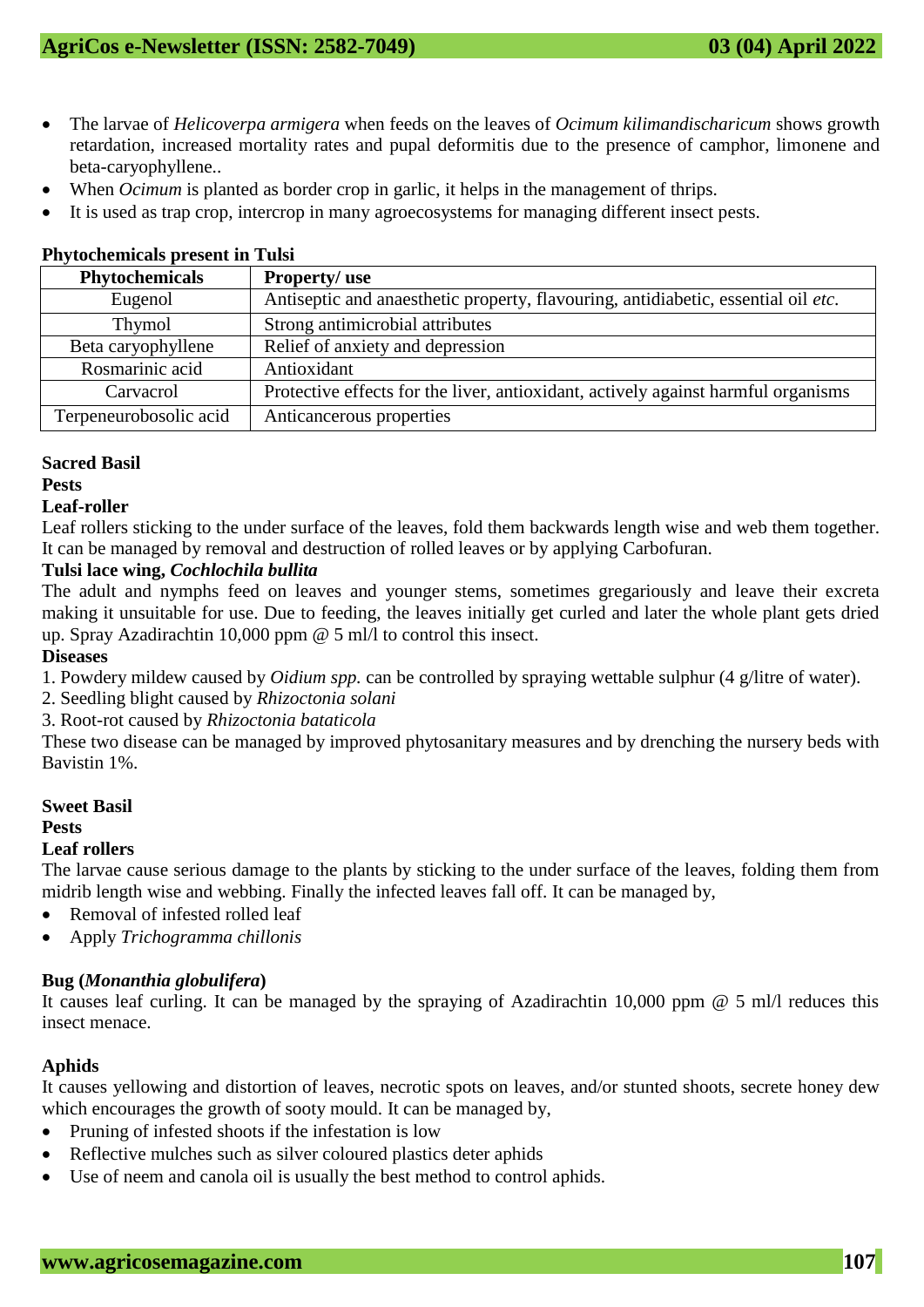## **Cut worms,** *Spodoptera exigua* **and Loopers,** *Trichoplusia ni*

The early stage larvae feeds on terminal clusters. Later stage larvae skeletonize the leaves and they will also cut the seedling stem near the base resulting in heavy loss. It can be managed by,

- Hand pick the larvae and kill them
- Removal and destruction of weed and crop residue

## **Flea beetle,** *Phylotreta spp.*

It causes shot hole symptoms. It can be managed by,

- Use floating row covers prior to the emergence of beetles
- Early sowing
- Use of trap crop, cruciferous plants
- Application of thick layer of mulch
- Use of diatomaceous earth and neem oil
- Apply Spinosad, Bifenthrin and Permethrin *etc*.

## **Grasshoppers, various** *spp***.**

The early instar nymphs feed on leaves by forming circular holes. The later instar feeds on entire foliage. It can be managed by encouraging birds in field.

## **Japanese beetle,** *Papilio japonica*

Skeletonization of leaves. Flowers and buds are also damaged. It can be managed by,

- Use of floating row covers.
- Spray Kaolin clay
- Hand picking of adult beetles and killing them by dipping in soap water.
- Use of insecticidal soaps or neem oil.

## **Leaf miner,** *Liriomyza spp***.**

It causes thin, white, winding trails on leaves. Heavy mining causes white blotches on leaves and leaves dropping from the plant prematurely. It can be managed by,

- Check transplants for signs of leafminer damage prior to planting
- Removal of plants from soil immediately after harvest

## **Slugs and snails**

- Gray garden slug, *Decoratus reticulatum*
- Spotted garden slug, *Limax maximus*
- Brown garden snail, *Helix aspersa*
- European garden snail, *Cornu aspersum* They cause irregular holes on leaves and stem; flowers and fruits may be damaged, shredding of leaves in severe cases. Slime trails present on rocks, walkways, soil and plant foliage. It can be managed by,
- Practice good garden sanitation by removing garden trash, weeds and plant debris
- Reduce moist habitat
- Handpick slugs at night
- Spread wood ashes and egg shells around plants
- Attract molluscs by leaving out organic Use Ferrous phosphate, Metaldehyde
- matter such as, lettuce or grape fruits and kill them by using lure
- Sink shallow dishes filled with beer into the soil to attract and drown the molluscs

## **Diseases**